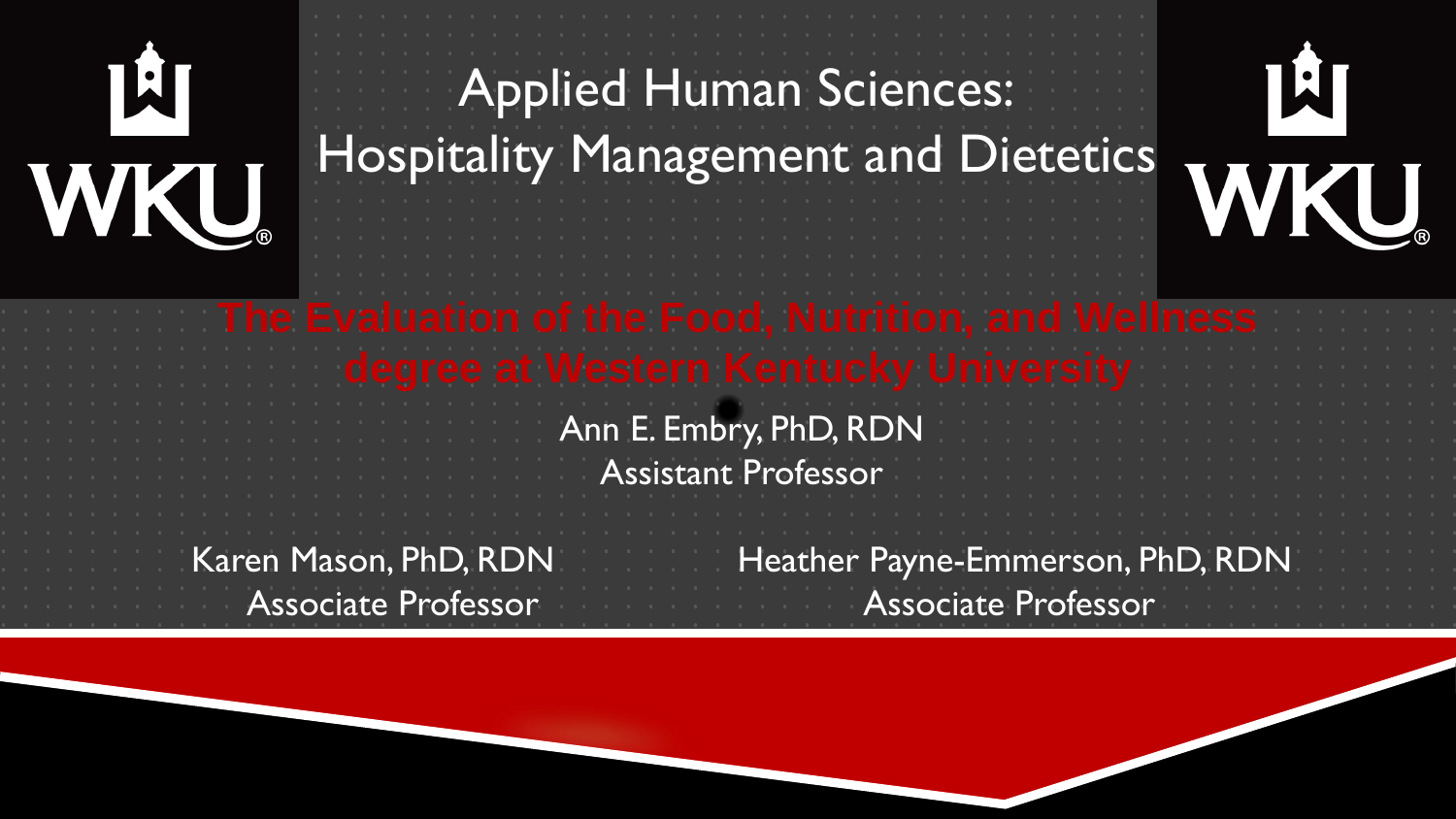| WKU | SPITALITY MANAGEMENT AN<br><b>IETETICS MAIOI</b> |  |  |  |  |  |  |  |
|-----|--------------------------------------------------|--|--|--|--|--|--|--|
|     | <b>* Three Concentrations</b>                    |  |  |  |  |  |  |  |
|     | <b>* Hospitality Management</b>                  |  |  |  |  |  |  |  |
|     | Mutrition and Dietetics                          |  |  |  |  |  |  |  |
|     | <b>*Food, Nutrition, and Wellness</b>            |  |  |  |  |  |  |  |
|     |                                                  |  |  |  |  |  |  |  |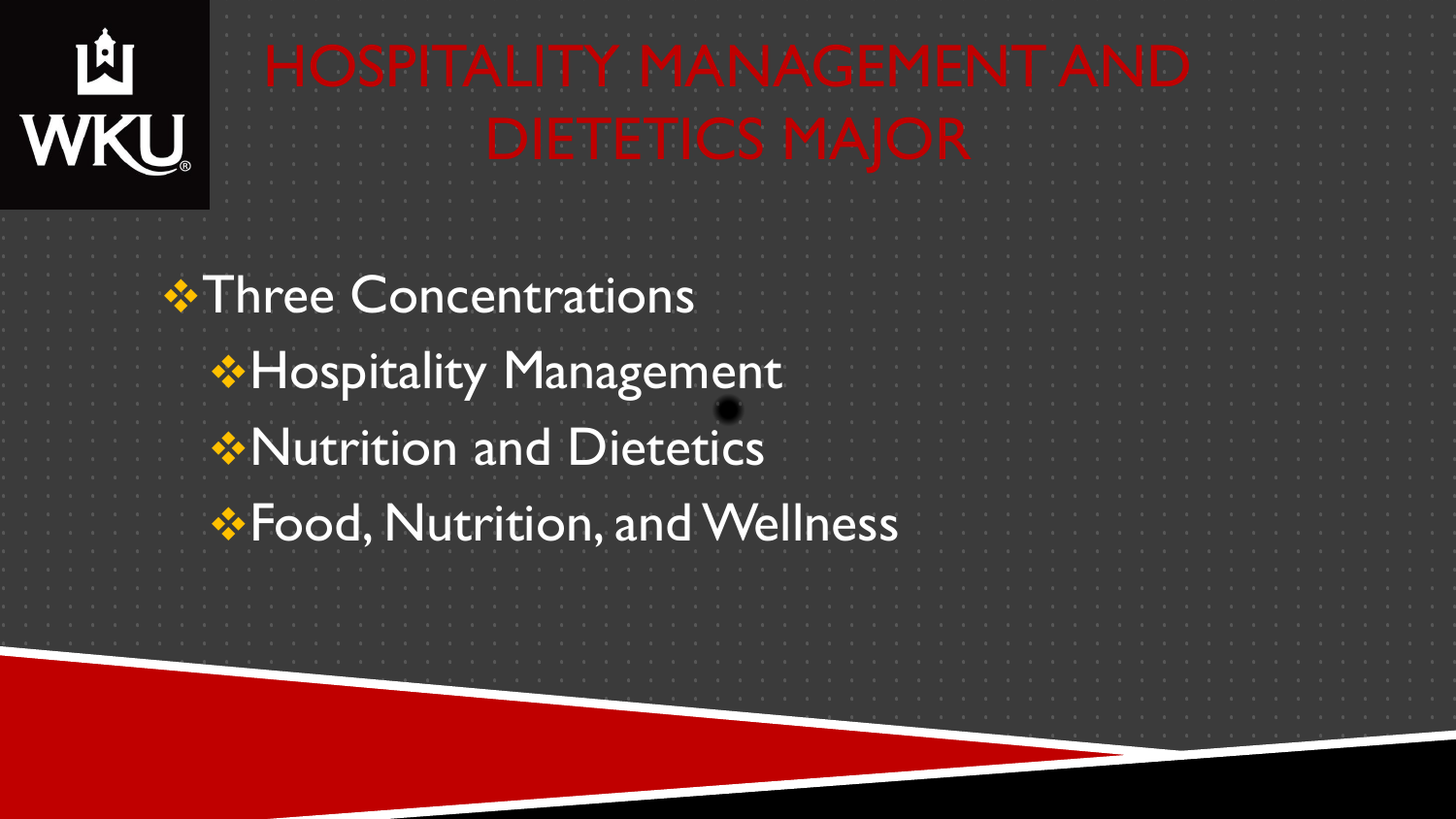

### FOOD, NUTRITION, AND WELLNESS **CONCENTRATION**

Added as a concentration in 2003.

 The WKU faculty decided there was a need for a food and nutrition focused concentration to provide a 4 year degree outside the nationally accredited Didactic Program in Dietetics (DPD).

The second degree would help the DPD program meet its goals.

Goal 2: The program will prepare students to successfully compete for supervised practice experiences that lead to eligibility for the Commission on Dietetics Registration Examination

- Program completion: 80% of students enrolled in the professional courses in the third year of the DPD program are expected to complete program/degree requirements within three years
- Supervised Practice Application Rate: Over a 5 year period, 65% of the graduates will apply to supervised practice programs within 12 months of graduation.
- Supervised Practice Acceptance Rate: over a 5 year period 50% of those applying to supervised practice programs within 12 months of graduation will be accepted.
- Within 4 years following graduation the mean graduate rating on the quality of preparation for an internship will be at least a 3.5 on a scale from 1.0 to 5.0, with 5.0 being the best level of preparation.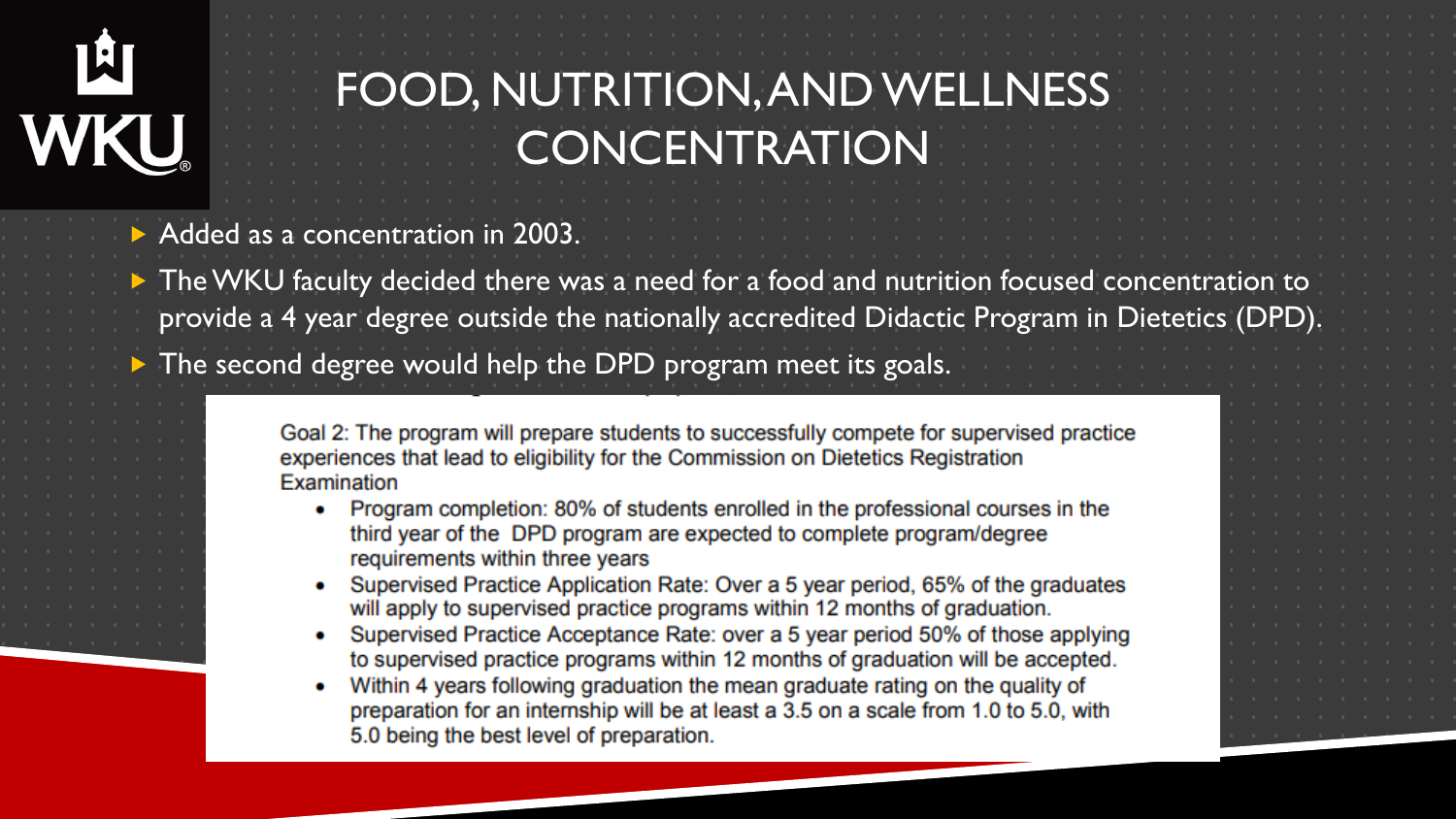| WKU | FOOD, NUTRITION, AND WELLNESS<br>CONCENTRATION                                                                                                |
|-----|-----------------------------------------------------------------------------------------------------------------------------------------------|
|     | The target audience for the Food, Nutrition, and Wellness concentration were:<br>Students who did not want to complete a Dietetic Internship. |
|     | Students who did not meet the admission requirements for the WKU DPD program.                                                                 |
|     | Students who had a low chance of obtaining a dietetic internship due to academic<br>shortcomings or other factors.                            |
|     |                                                                                                                                               |
|     |                                                                                                                                               |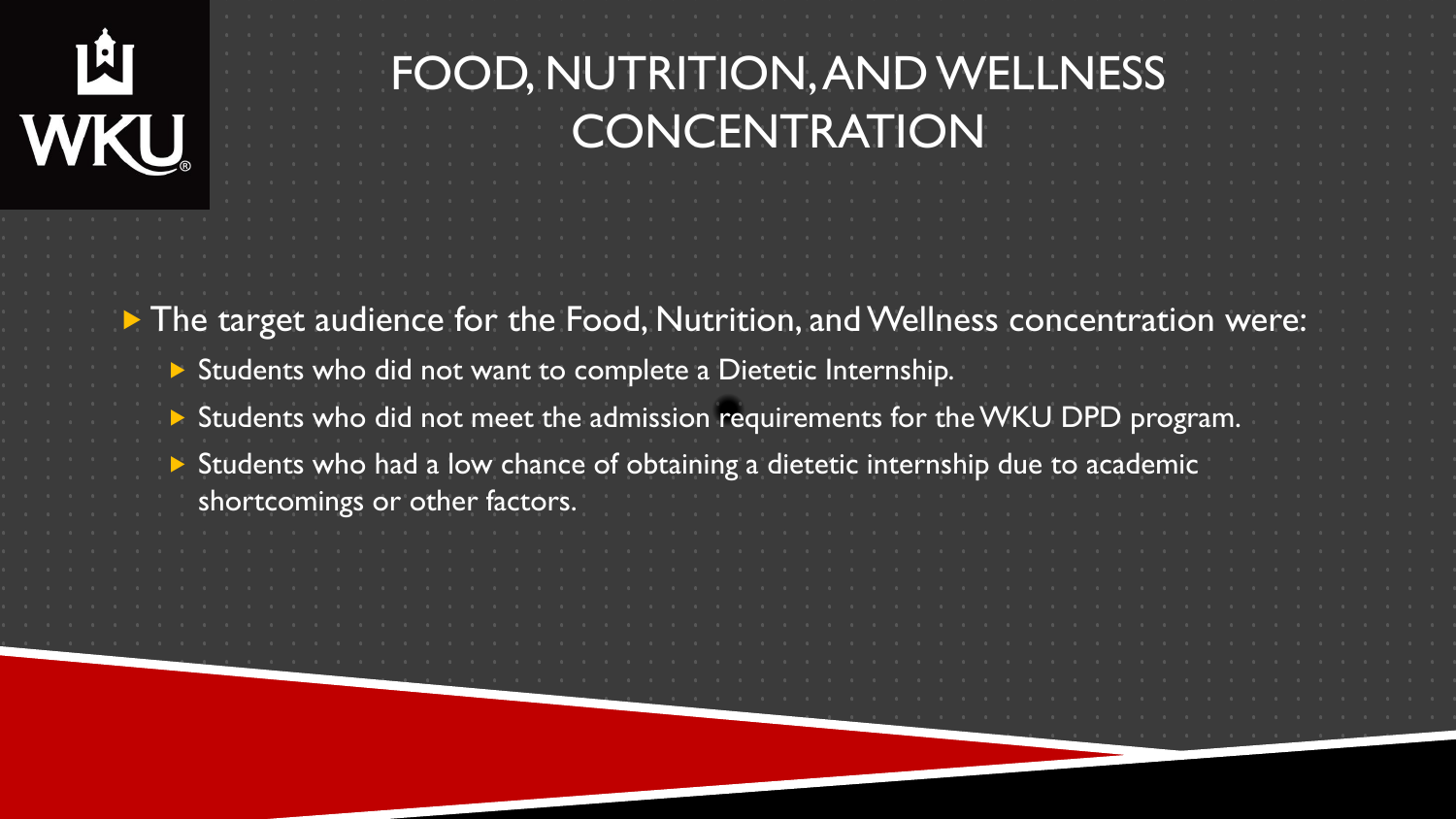| 凹<br>WKU   | FOOD, NUTRITION, AND WELLNESS<br>CONCENTRATION                                                                                                                                                                            |  |  |  |  |
|------------|---------------------------------------------------------------------------------------------------------------------------------------------------------------------------------------------------------------------------|--|--|--|--|
| initially. | $\blacktriangleright$ The problem:<br>> The WKU faculty felt this degree was a "fallback" degree for students in the DPD program<br>The faculty were concerned that the degree was not providing a definable career path. |  |  |  |  |
|            | The faculty were interested in the graduates' professional careers, satisfaction with the degree<br>and recommended curricular changes for the concentration.                                                             |  |  |  |  |
|            |                                                                                                                                                                                                                           |  |  |  |  |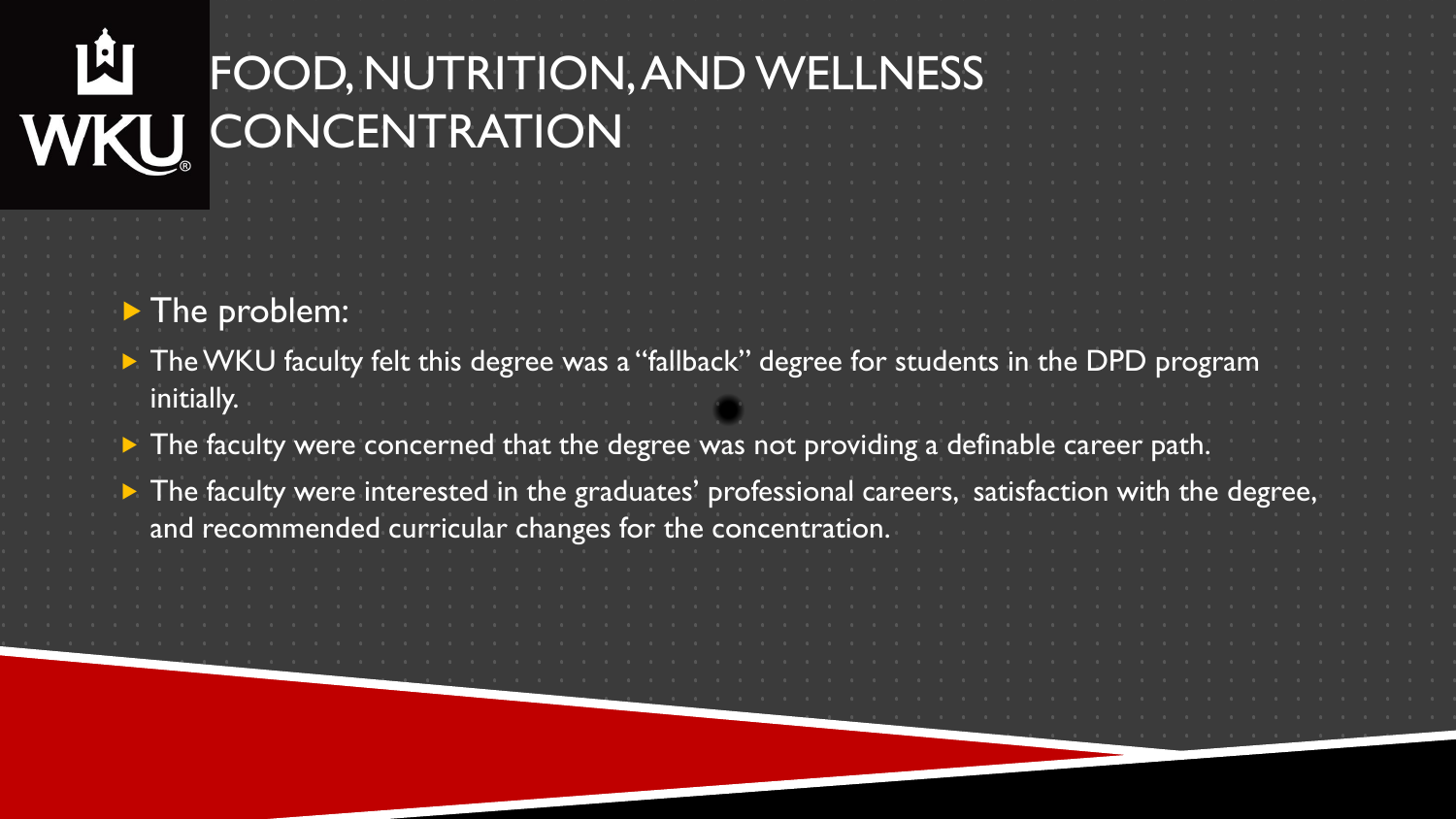| TW.<br>WKU | FOOD, NUTRITION, AND WELLNESS<br>CONCENTRATION                                                                                                              |  |
|------------|-------------------------------------------------------------------------------------------------------------------------------------------------------------|--|
|            | The purpose of this research was:                                                                                                                           |  |
|            | To investigate the career paths of graduates of the FNW degree.                                                                                             |  |
|            | To seek information regarding how the FNW degree could be revised to provide better<br>opportunity, knowledge, and skills for the graduates of the program. |  |
|            | To determine the perceived value the graduates of the program have toward the program.                                                                      |  |
|            | To study what led the graduates to choose the FNW concentration.                                                                                            |  |
|            |                                                                                                                                                             |  |
|            |                                                                                                                                                             |  |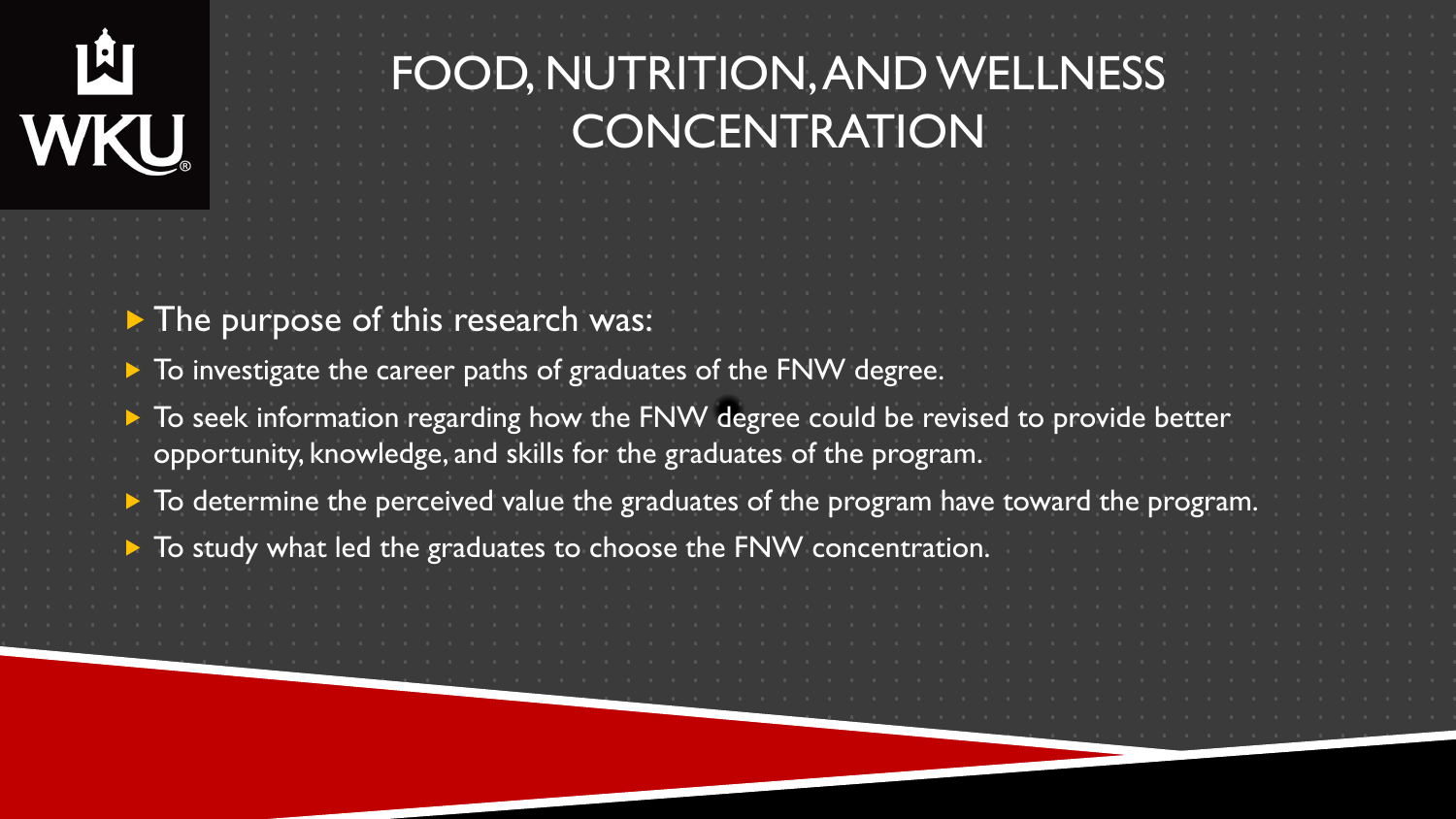| 메<br>WKL | LITERATURE REVIEW                                                                                                                                                                 |
|----------|-----------------------------------------------------------------------------------------------------------------------------------------------------------------------------------|
|          | 2018 DPD students match rate to Dietetic internship was 62%, which is an increase<br>2017 (ACEND, March 2020)                                                                     |
|          | Competition for internships is "extremely fierce" (ACEND, March 2020).                                                                                                            |
|          | GPA "Make sure that your GPA is above the minimum required by the internship." (ACEND,<br>March 2020).                                                                            |
|          | $\blacktriangleright$ GPA is one of several criteria reviewed when assessing internship applications, it is often a factor<br>that is weighted significantly (ACEND, March 2020). |
|          |                                                                                                                                                                                   |
|          |                                                                                                                                                                                   |
|          |                                                                                                                                                                                   |
|          |                                                                                                                                                                                   |
|          |                                                                                                                                                                                   |
|          |                                                                                                                                                                                   |
|          |                                                                                                                                                                                   |
|          |                                                                                                                                                                                   |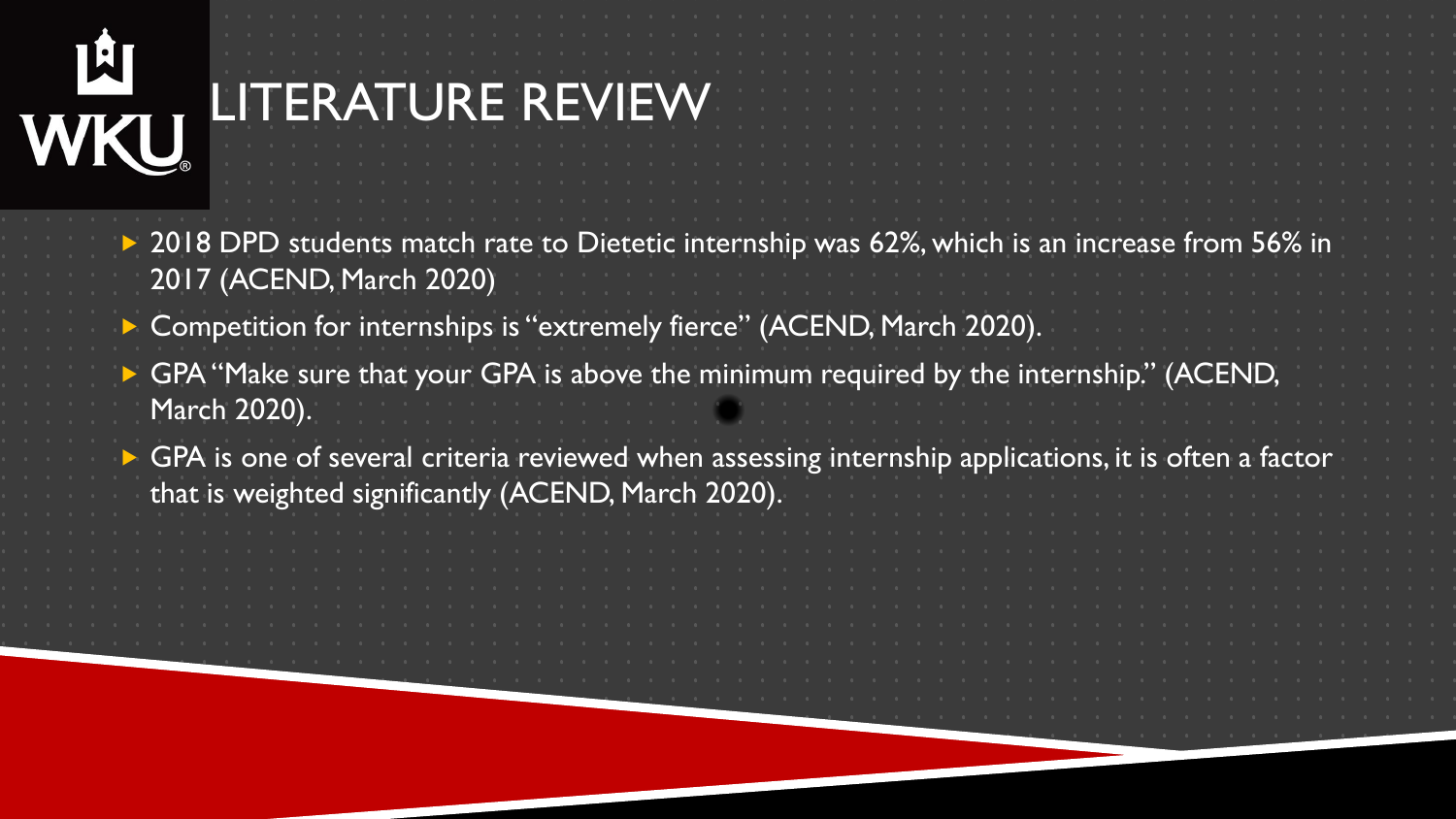|            | DI PROGRAMS COMPUTER MATCHING                                                                                             |  |  |  |  |  |  |  |  |  |  |  |  |  |  |  |  |  |  |  |  |  |  |  |  |  |
|------------|---------------------------------------------------------------------------------------------------------------------------|--|--|--|--|--|--|--|--|--|--|--|--|--|--|--|--|--|--|--|--|--|--|--|--|--|
| <b>WKI</b> | <u>. In the total theory and the second second and the second second second second second second second second second</u> |  |  |  |  |  |  |  |  |  |  |  |  |  |  |  |  |  |  |  |  |  |  |  |  |  |

Percent change in number of openings, applicants, and applicants matched to DI Programs participating in Computer Matching Process (April/November)

% chge one

|                             | 1993 1994 | 1995        | 1996                       | 1997 1998 1999 | 2000 |                                                                                                                      | 2001 2002 2003 | 2004 | 2005 | 2006 2007 | 2008 2009 |  |           | 2010 2011 2012 | 2013 2014 |                |      | 2015 2016 2017 2018 vear                                                                                         |             |  |
|-----------------------------|-----------|-------------|----------------------------|----------------|------|----------------------------------------------------------------------------------------------------------------------|----------------|------|------|-----------|-----------|--|-----------|----------------|-----------|----------------|------|------------------------------------------------------------------------------------------------------------------|-------------|--|
| Number of Openings*         | 1005      | 1681 1,824  | 1.900 1.995                |                |      |                                                                                                                      |                |      |      |           |           |  |           |                |           |                |      | 2,036 2,026 2,163 2,305 2351 2542 2509 2533 2522 2520 2476 2531 2483 2797 2926 2963 3078 3158 3389 3568 4043 13% |             |  |
| Number of Applicants*       |           |             |                            |                |      | 1811 2722 3,075 3,370 3,522 3,400 3,184 2,859 2,561 2622 2607 2782 2992 3263 3795 4252 4799 4864 4945 5386 5444 5804 |                |      |      |           |           |  |           |                |           |                |      | 5853 5944 5494 5292 4%                                                                                           |             |  |
| <b>Applicants Matched**</b> |           |             | 947 1561 1.702 1.761 1.884 |                |      | 1,838 1,817 1,882 1,832 1877 1916 1989 2062 2144 2235 2275 2385                                                      |                |      |      |           |           |  | 2436 2589 |                |           | 2732 2738 2854 | 2870 | 2823 3026 3248 7%                                                                                                |             |  |
| 6 Matched <sup>64</sup>     |           | 52% 57% 55% | 52%                        | 53% 54% 57%    |      | 66% 72% 72% 73% 71% 69% 66% 39% 34% 30% 30% 32% 31% 30% 49% 49% 47%                                                  |                |      |      |           |           |  |           |                |           |                |      |                                                                                                                  | 55% 61% 11% |  |



| <b>APRIL MATCH ONLY</b>         | 2007 |      |        | 200  | %Chgc  | 2010         | %Chge | 2011        | %Chge | 2012 | %Chge                     | 2013 | <b>School</b> | 2014 | %Chee  | 2015         | %Chee | 2016 | <b>Schoe</b> | 2017 | %Chge | 2018 | %Chge  |
|---------------------------------|------|------|--------|------|--------|--------------|-------|-------------|-------|------|---------------------------|------|---------------|------|--------|--------------|-------|------|--------------|------|-------|------|--------|
| Number of Openings <sup>®</sup> | 2289 | 2283 |        | 2323 | 2%     | 2426         |       | 2570        |       | 2719 | <b>CO</b>                 | 2745 | $\sim$        | 2836 | 3%     | 2864         |       | 2992 | 4%           | 3181 |       | 3609 |        |
| Number of Applicants*           | 3354 | 3765 |        | 4214 | 12%    | 4328         |       | <b>AA75</b> |       | 4811 | ۵ŝ                        | 4851 |               | 5140 |        | 5403<br>---- |       | 5200 |              | 4839 |       | 4727 | $-2\%$ |
| <b>Applicants Matched**</b>     | 2032 | 2004 |        | 2184 | 5%     | 2235         |       | 2379        |       | 2539 |                           | 2523 | $-1\%$        | 2618 | 4%     | 2608         |       | 2676 |              | 2713 |       | 2940 |        |
| <b>Unfilled Positions</b>       | 257  |      | $-267$ | 139  | $-27.$ | <b>STATE</b> | 487   | 208         | --    | 180  | $-130$                    | 222  | 23%           | 218  | $-256$ | 25.<br>--    | $-1$  | 316  | 405<br>--    | 468  | 32%   | 669  | 30%    |
| % Matched <sup>64</sup>         | 617. |      | $-1$   | 52%  | -67    | 52%          |       |             |       | 53   | <b>STATISTICS</b><br>-25. |      | -496          | 51%  | $-250$ | <b>STAR</b>  |       | 515  |              | 56%  |       | 625  |        |

\*Number of openings, applicants and number of matched students includes preselects

|                           |  |  |  | 2004 2005 2006 2007 2008 2009 2010 2011 2012 2013 2014 2015 2016 |  |  |                                                               | 2017 2018 |  |
|---------------------------|--|--|--|------------------------------------------------------------------|--|--|---------------------------------------------------------------|-----------|--|
| <b>Preselect students</b> |  |  |  |                                                                  |  |  | 77 101 124 114 147 133 140 159 187 226 196 127 129 181 93 232 |           |  |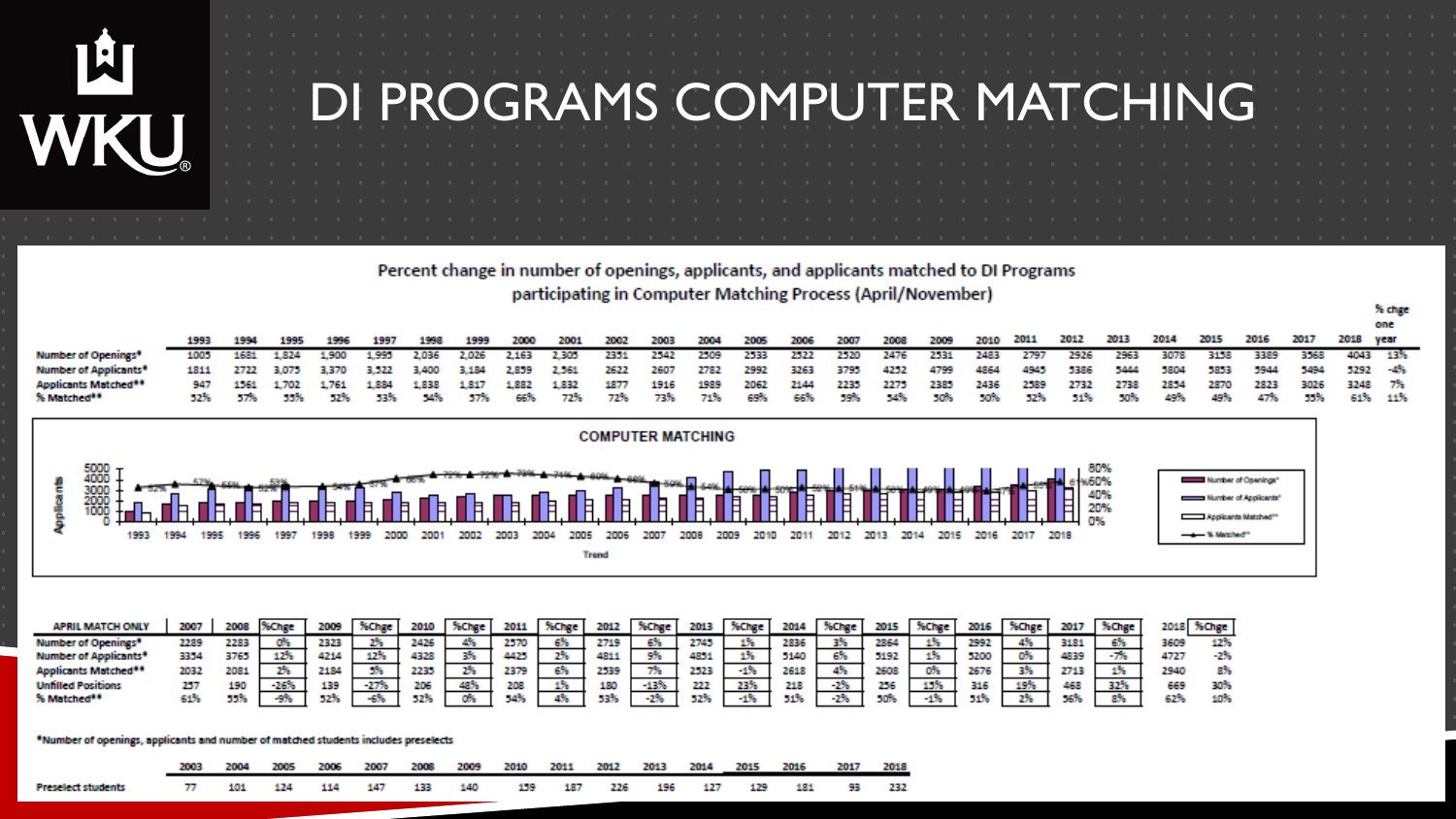# LA LA LA **METHODS**

|                                                                                                             |                                                                                                                                                                        | <b>Qualitative Study</b> |  |  |  |  |  |  |  |  |  |  |  |  |  |  |  |  |  |  |  |
|-------------------------------------------------------------------------------------------------------------|------------------------------------------------------------------------------------------------------------------------------------------------------------------------|--------------------------|--|--|--|--|--|--|--|--|--|--|--|--|--|--|--|--|--|--|--|
|                                                                                                             | $\blacktriangleright$ Total of 38 2012 – 2016 graduates of the FNW concentration were contacted or attempted to<br>be contacted by WKU faculty and a graduate student. |                          |  |  |  |  |  |  |  |  |  |  |  |  |  |  |  |  |  |  |  |
|                                                                                                             | Contact was attempted through last known email address, Facebook, LinkedIn, and faculty<br>professional connections.                                                   |                          |  |  |  |  |  |  |  |  |  |  |  |  |  |  |  |  |  |  |  |
| $\blacktriangleright$ 12 (31.5%) graduates of the concentration agreed to participate and were interviewed. |                                                                                                                                                                        |                          |  |  |  |  |  |  |  |  |  |  |  |  |  |  |  |  |  |  |  |
|                                                                                                             | IRB approval was obtained.                                                                                                                                             |                          |  |  |  |  |  |  |  |  |  |  |  |  |  |  |  |  |  |  |  |
|                                                                                                             |                                                                                                                                                                        |                          |  |  |  |  |  |  |  |  |  |  |  |  |  |  |  |  |  |  |  |
|                                                                                                             |                                                                                                                                                                        |                          |  |  |  |  |  |  |  |  |  |  |  |  |  |  |  |  |  |  |  |
|                                                                                                             |                                                                                                                                                                        |                          |  |  |  |  |  |  |  |  |  |  |  |  |  |  |  |  |  |  |  |
|                                                                                                             |                                                                                                                                                                        |                          |  |  |  |  |  |  |  |  |  |  |  |  |  |  |  |  |  |  |  |
|                                                                                                             |                                                                                                                                                                        |                          |  |  |  |  |  |  |  |  |  |  |  |  |  |  |  |  |  |  |  |
|                                                                                                             |                                                                                                                                                                        |                          |  |  |  |  |  |  |  |  |  |  |  |  |  |  |  |  |  |  |  |
|                                                                                                             |                                                                                                                                                                        |                          |  |  |  |  |  |  |  |  |  |  |  |  |  |  |  |  |  |  |  |
|                                                                                                             |                                                                                                                                                                        |                          |  |  |  |  |  |  |  |  |  |  |  |  |  |  |  |  |  |  |  |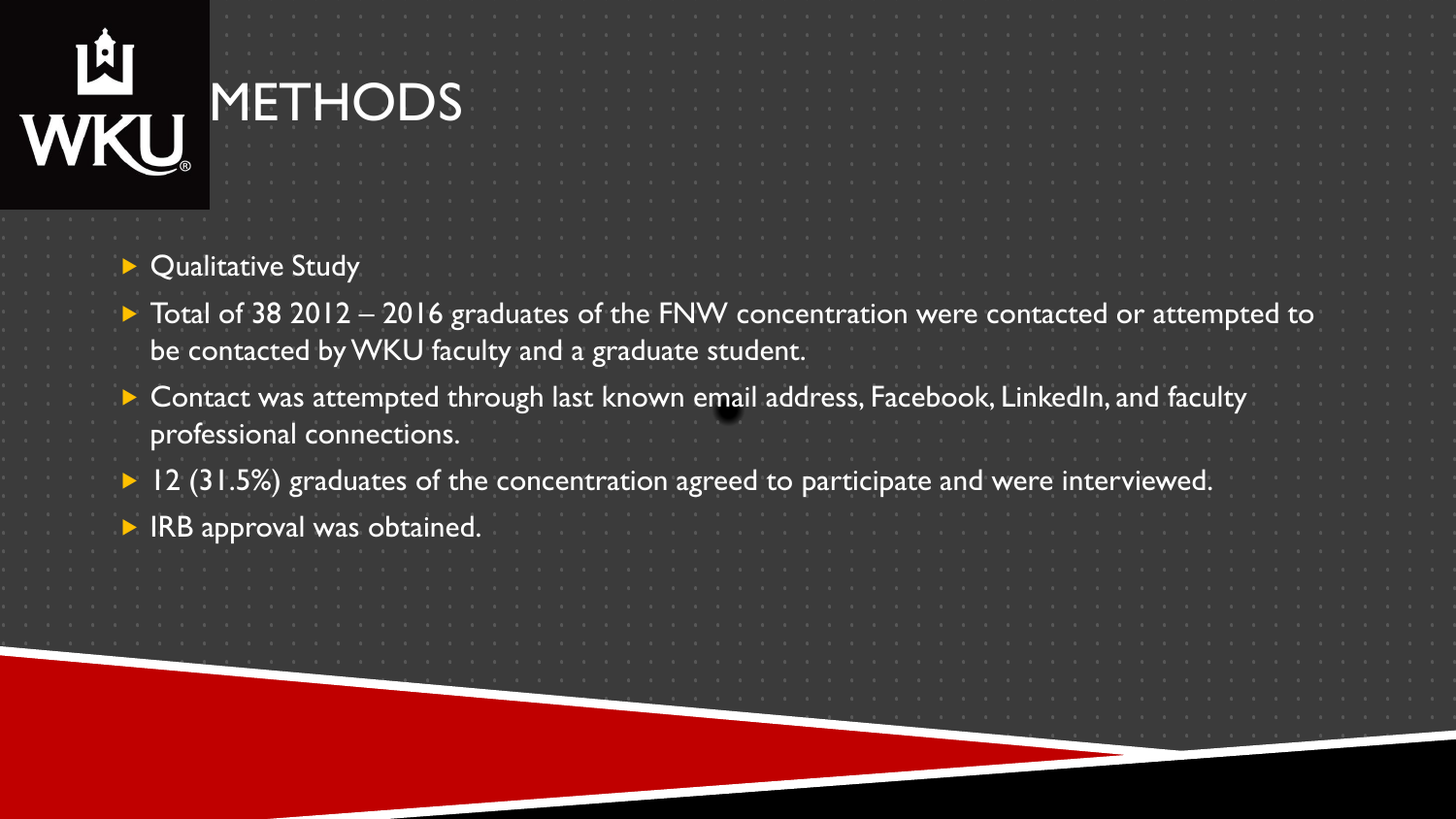| WKU | <b>METHODS</b>                                                                             |  |  |  |  |  |  |  |
|-----|--------------------------------------------------------------------------------------------|--|--|--|--|--|--|--|
|     | The interview protocol was reviewed and discuss by three dietetics faculty until agreement |  |  |  |  |  |  |  |
|     | the interview questions was obtained.                                                      |  |  |  |  |  |  |  |
|     | All interviews were conducted by a WKU faculty member using a semi-structured format       |  |  |  |  |  |  |  |
|     | All interviews were conducted via telephone.                                               |  |  |  |  |  |  |  |
|     | Interviews were transcribed and coded.                                                     |  |  |  |  |  |  |  |
|     |                                                                                            |  |  |  |  |  |  |  |
|     | $\triangleright$ Themes and trends were identified.                                        |  |  |  |  |  |  |  |
|     | Three individuals coded and analyzed the interviews                                        |  |  |  |  |  |  |  |
|     |                                                                                            |  |  |  |  |  |  |  |
|     |                                                                                            |  |  |  |  |  |  |  |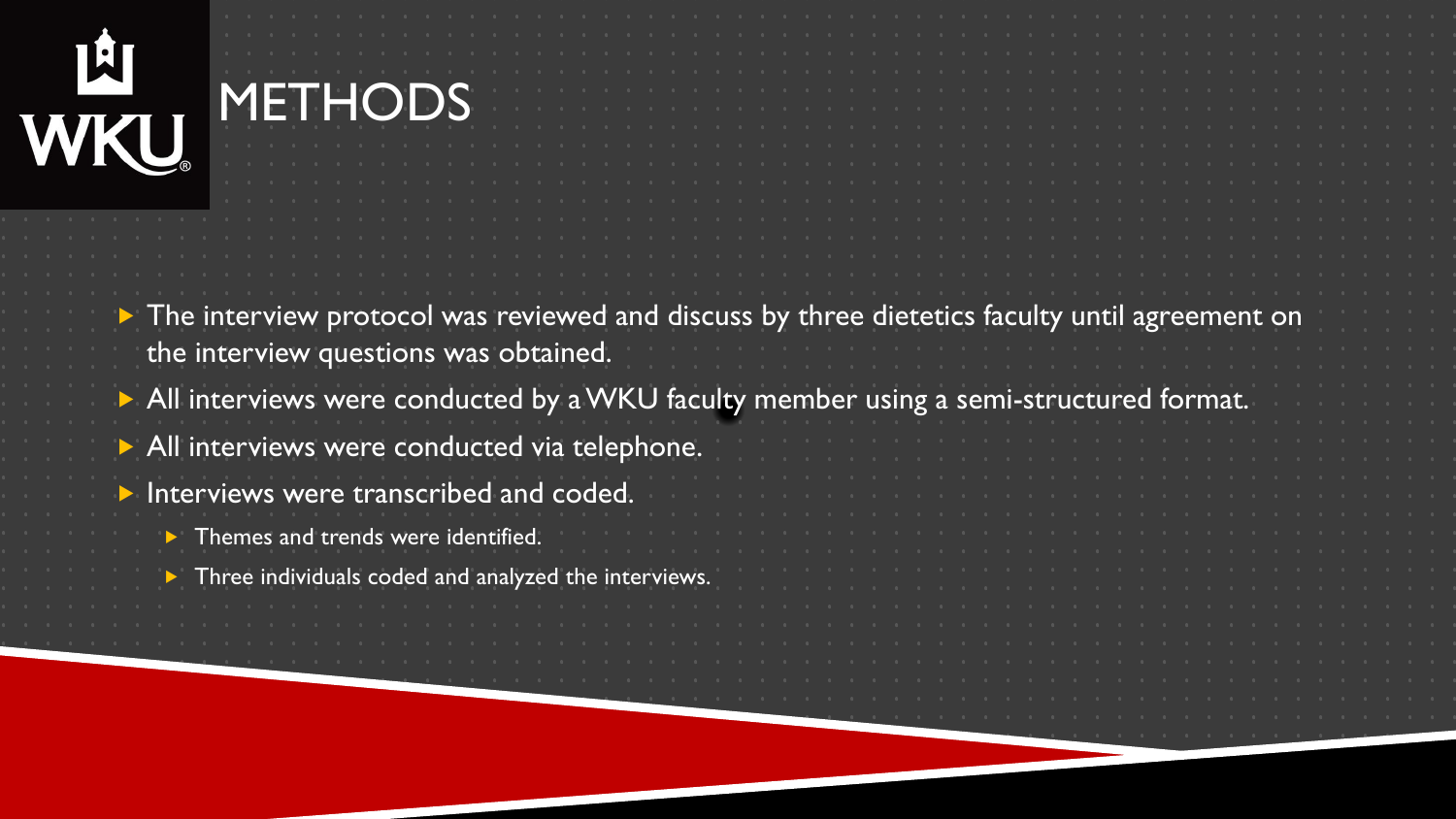# 山<br>WKL METHODS

#### Examples of the Interview Questions

- Please walk me through your career/work history since graduating including your current position.
- **In your work life, what are you passionate about?**
- Upon declaring as a food, nutrition, and wellness major how did you envision your professional career?
- Since graduating with the food, nutrition, and wellness degree have you returned to school to pursue another degree or certification? If so, what degree or certification?
- How has your food, nutrition, and wellness degree prepared you for your current career?
- What are the most valuable or beneficial skills you gained through the food, nutrition, and wellness program?
- What could be changed about the food, nutrition, and wellness degree to make it more valuable?
- Based on what you know now would you still decide to major in food, nutrition, and wellness? Please explair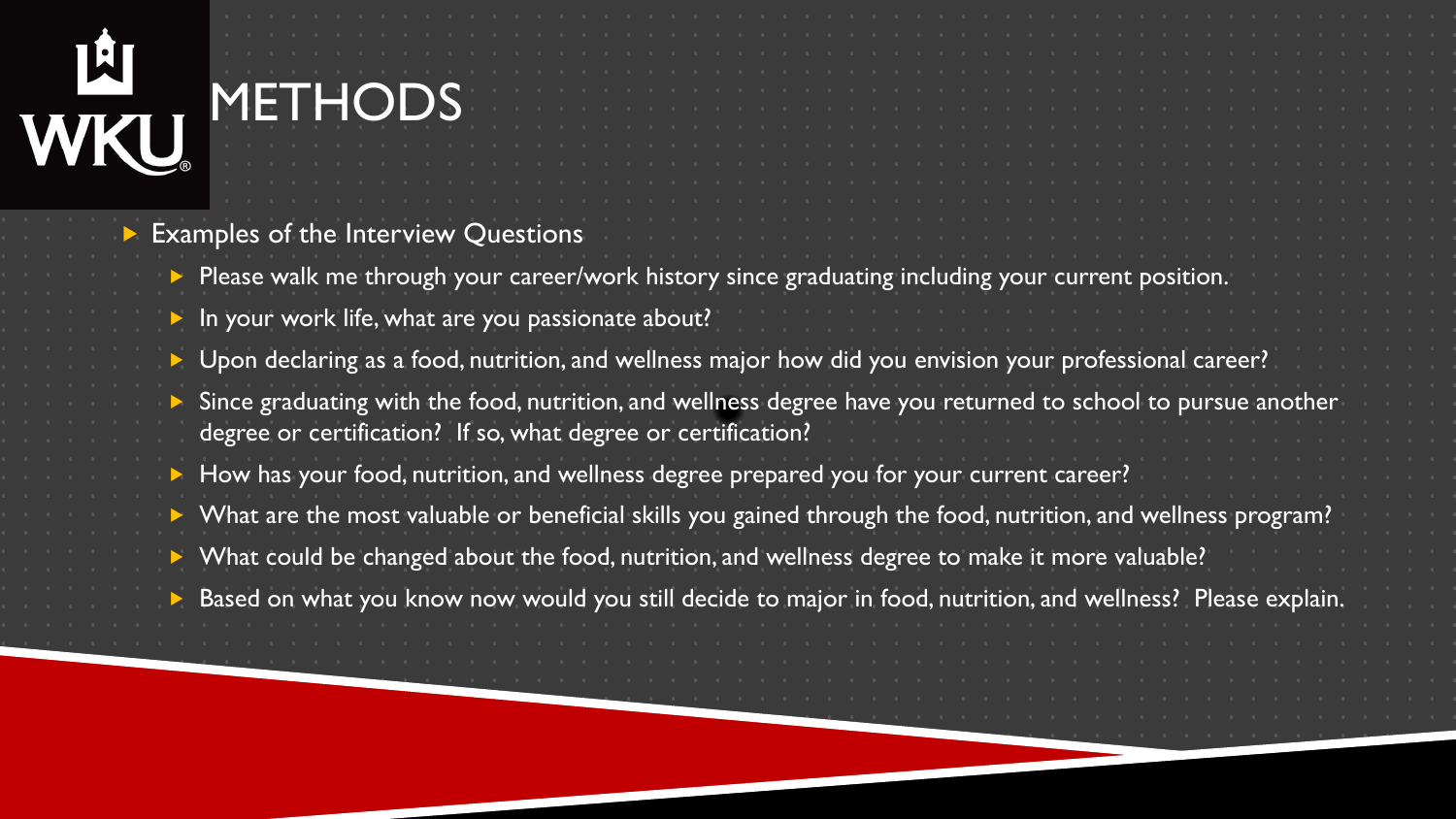| <b>ILI<br/>WKU</b>   | RESULTS AND DISCUSSION                                                  |  |
|----------------------|-------------------------------------------------------------------------|--|
|                      |                                                                         |  |
| 12 participants      |                                                                         |  |
| > 3 Males; 9 Females |                                                                         |  |
|                      | > 3 participants working in non-degree related positions                |  |
|                      |                                                                         |  |
|                      | 6 participants work in managerial/supervisory roles                     |  |
|                      | participant returned for a second Bachelor of Science degree in Nursing |  |
|                      |                                                                         |  |
|                      |                                                                         |  |
|                      |                                                                         |  |
|                      |                                                                         |  |
|                      |                                                                         |  |
|                      |                                                                         |  |
|                      |                                                                         |  |
|                      |                                                                         |  |
|                      |                                                                         |  |
|                      |                                                                         |  |
|                      |                                                                         |  |
|                      |                                                                         |  |
|                      |                                                                         |  |
|                      |                                                                         |  |
|                      |                                                                         |  |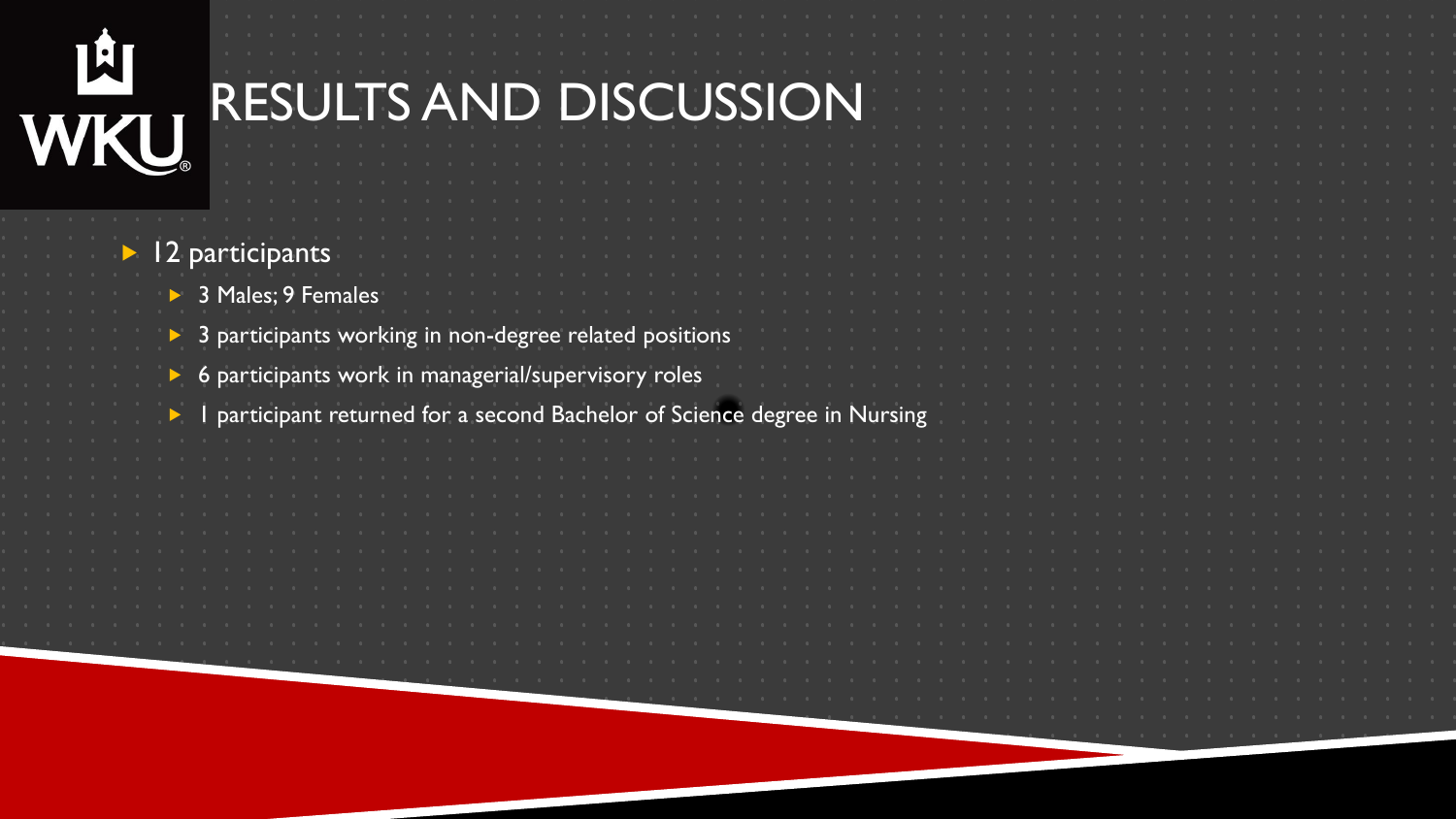| <b>IALLE</b> |                                                          |
|--------------|----------------------------------------------------------|
|              | RESULTS AND DISCUSSION                                   |
|              |                                                          |
|              |                                                          |
|              |                                                          |
|              |                                                          |
|              | <b>Current Professions</b>                               |
|              |                                                          |
|              | Nurse                                                    |
|              | <b>Supply Chain Research</b>                             |
|              | <b>Medical Device Sales</b>                              |
|              |                                                          |
|              | Food Program Manager on an Army base                     |
|              | Senior Sales Executive (Non-nutrition/food based)        |
|              | Restaurant General Manager                               |
|              | Business Owner - gym                                     |
|              |                                                          |
|              | <b>Dietary Manager - Nursing Home</b>                    |
|              | Fitness Director - gym                                   |
|              | Family and Consumer Sciences Cooperative Extension Agent |
|              |                                                          |
|              | Cafeteria Manager in a School System                     |
|              | Nutrition Supervisor in a Hospital Setting               |
|              |                                                          |
|              |                                                          |
|              |                                                          |

 $\mathbf{C}^{\mathbf{u}}_{\mathbf{u}} = \mathbf{C}^{\mathbf{u}}_{\mathbf{u}} = \mathbf{C}^{\mathbf{u}}_{\mathbf{u}} = \mathbf{C}^{\mathbf{u}}_{\mathbf{u}} = \mathbf{C}^{\mathbf{u}}_{\mathbf{u}} = \mathbf{C}^{\mathbf{u}}_{\mathbf{u}} = \mathbf{C}^{\mathbf{u}}_{\mathbf{u}} = \mathbf{C}^{\mathbf{u}}_{\mathbf{u}} = \mathbf{C}^{\mathbf{u}}_{\mathbf{u}} = \mathbf{C}^{\mathbf{u}}_{\mathbf{u}} = \mathbf{C}^{\mathbf$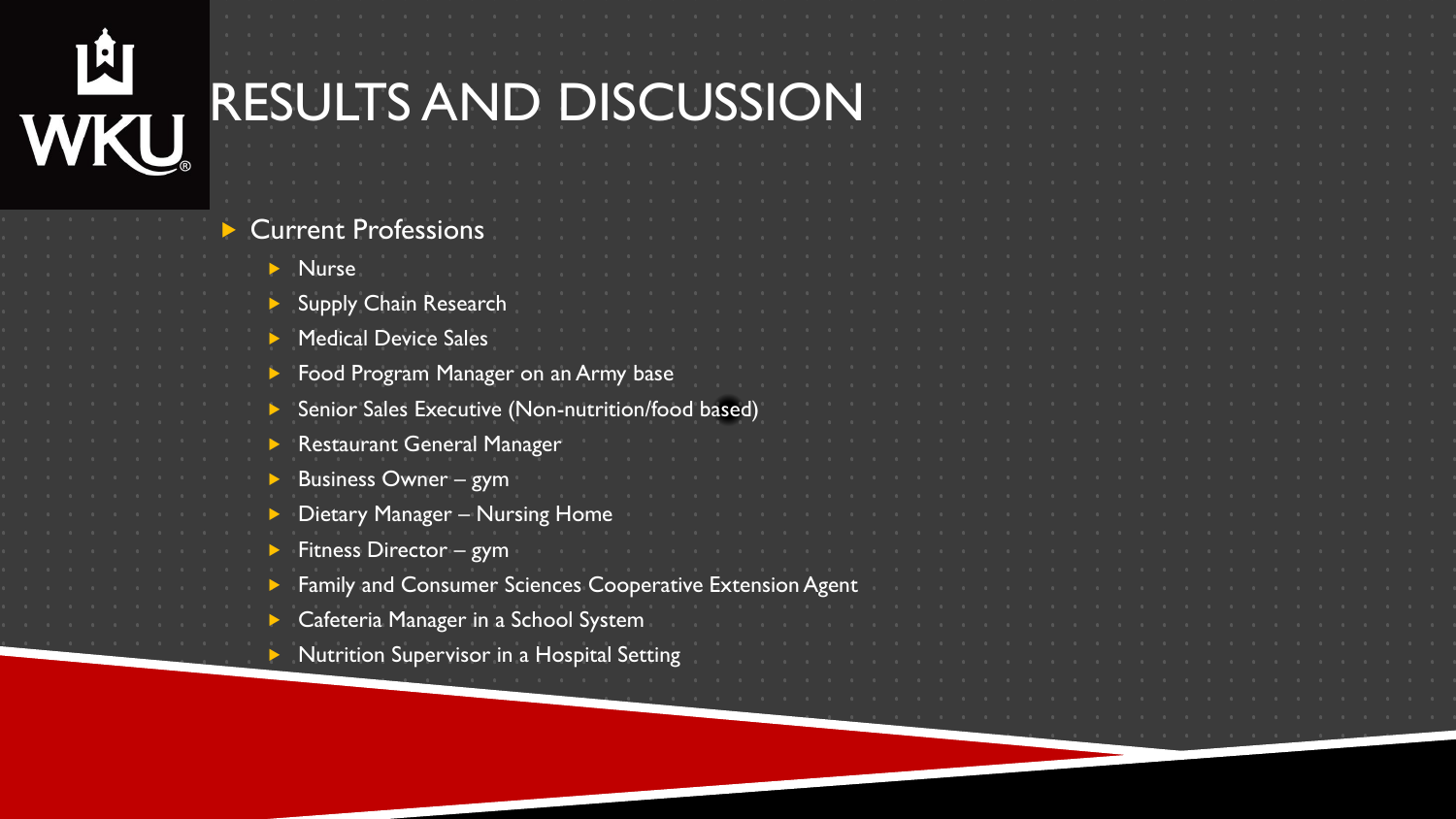| <b>ILI<br/>WKU</b> | RESULTS AND DISCUSSION                                                                                                                                                                            |
|--------------------|---------------------------------------------------------------------------------------------------------------------------------------------------------------------------------------------------|
|                    |                                                                                                                                                                                                   |
|                    | • Of the 12 participants 11 started in the Nutrition and Dietetics concentration                                                                                                                  |
|                    | Stated reasons for moving to FNW concentration included:                                                                                                                                          |
|                    | Did not want to do an internship (6)                                                                                                                                                              |
|                    | Academics (4)                                                                                                                                                                                     |
|                    | Participant 6 stated "If I was to get an internship, I would have to have straight A's for everything I tookAnd it made more sense to not<br>be so risky."                                        |
|                    |                                                                                                                                                                                                   |
|                    | Did not want to work in a "hospital or nursing home"                                                                                                                                              |
|                    |                                                                                                                                                                                                   |
|                    | Participant 7 stated "I never wanted to go into the hospital setting and stuff like that'                                                                                                         |
|                    | More interested in "food service" than "dietetics"                                                                                                                                                |
|                    | Time commitment to become a Dietitian (2)                                                                                                                                                         |
|                    | Likes sales and "did not want to be in an office"                                                                                                                                                 |
|                    | Was interested in nutrition and wellness, not disease states, clinical settings                                                                                                                   |
|                    | Participant 9 stated "I wish it wasn't so much learning about someone with a disease but maybe relating more to a healthy individual.<br>Two participants described themselves as "body builders" |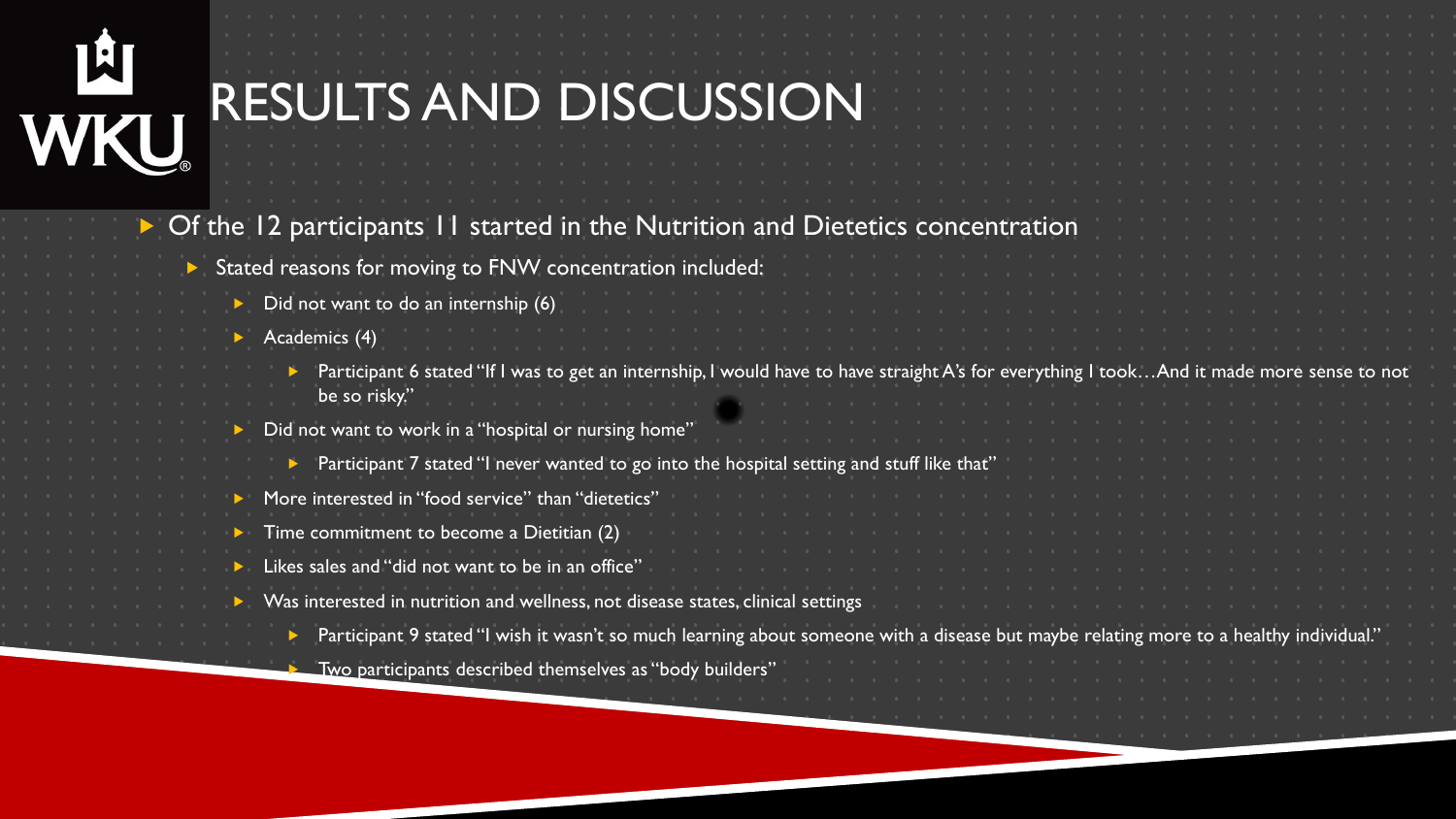| WKU | RESULTS AND DISCUSSION                                                            |  |
|-----|-----------------------------------------------------------------------------------|--|
|     | What degrees or certificate obtained or working toward obtaining since graduating |  |
|     | > Completed a Bachelor of Science degree in Nursing                               |  |
|     | Group fitness certificate                                                         |  |
|     |                                                                                   |  |
|     | CDM(2)                                                                            |  |
|     |                                                                                   |  |
|     |                                                                                   |  |
|     |                                                                                   |  |
|     |                                                                                   |  |
|     |                                                                                   |  |
|     |                                                                                   |  |
|     |                                                                                   |  |
|     |                                                                                   |  |
|     |                                                                                   |  |
|     |                                                                                   |  |
|     |                                                                                   |  |
|     |                                                                                   |  |
|     |                                                                                   |  |
|     |                                                                                   |  |
|     |                                                                                   |  |
|     |                                                                                   |  |
|     |                                                                                   |  |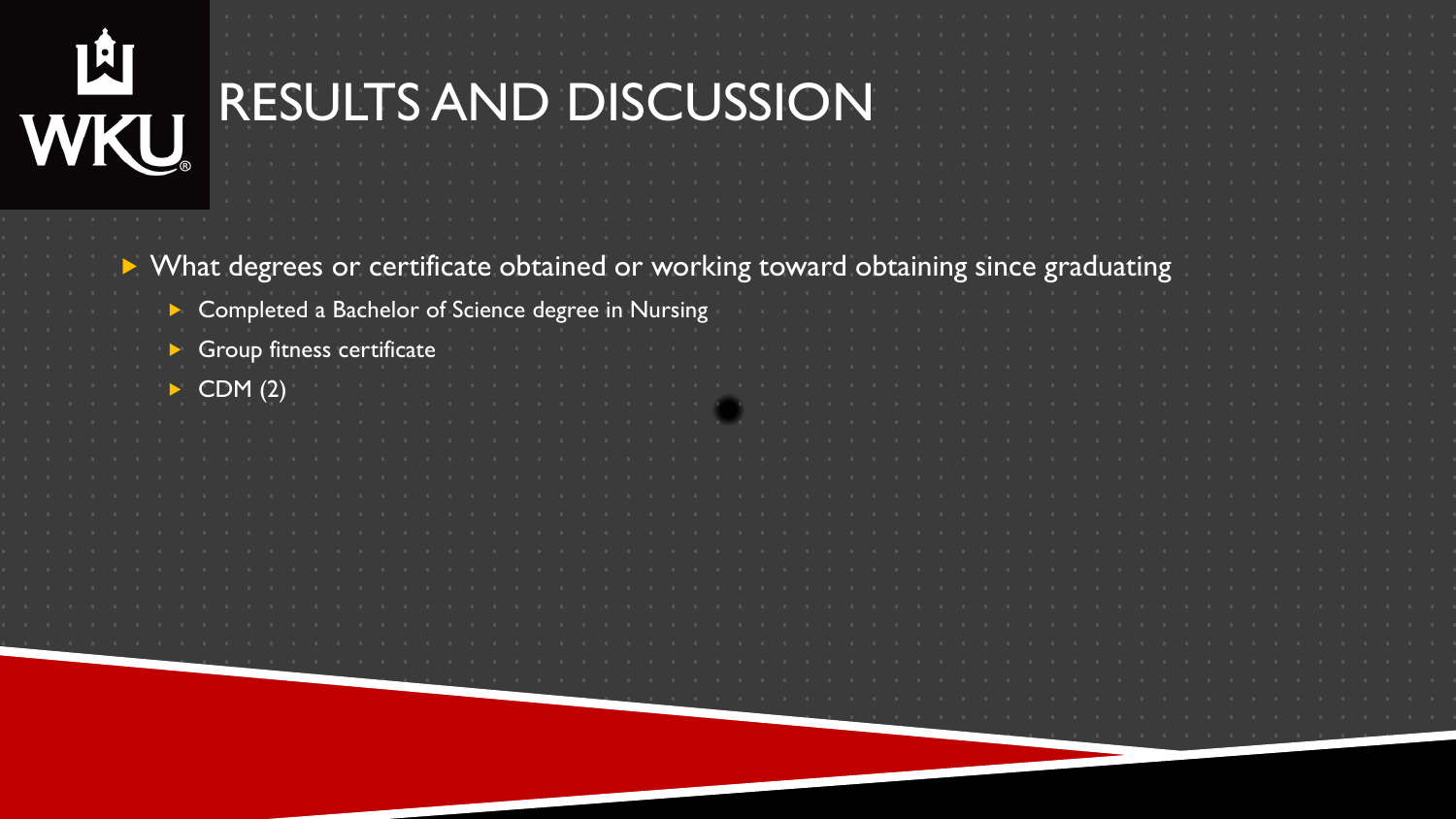| 山<br><b>RESULTS AND DISCUSSION</b><br>WKU                        |                                    |
|------------------------------------------------------------------|------------------------------------|
| Most "Beneficial" Classes<br>MNT Classes (2)                     | Least "Beneficial" Classes         |
| Cooking Classes (5)                                              | Hospitality Management Classes (2) |
| Senior Seminar (2)                                               | Cost Control                       |
| <b>Nutrition Research Theor</b><br>Finance/Accounting            | Medical Nutrition Therapy (4)      |
| <b>Advanced Nutrition</b><br>Wellness and Fitness Assessment (2) | <b>Organic Chemistry (2)</b>       |
| Human Resource Management (2)                                    |                                    |
| Management 210<br><b>Community Nutrition</b>                     |                                    |
| <b>Hospitality Management Classes</b>                            |                                    |
| <b>Cost Control</b>                                              |                                    |
|                                                                  |                                    |
|                                                                  |                                    |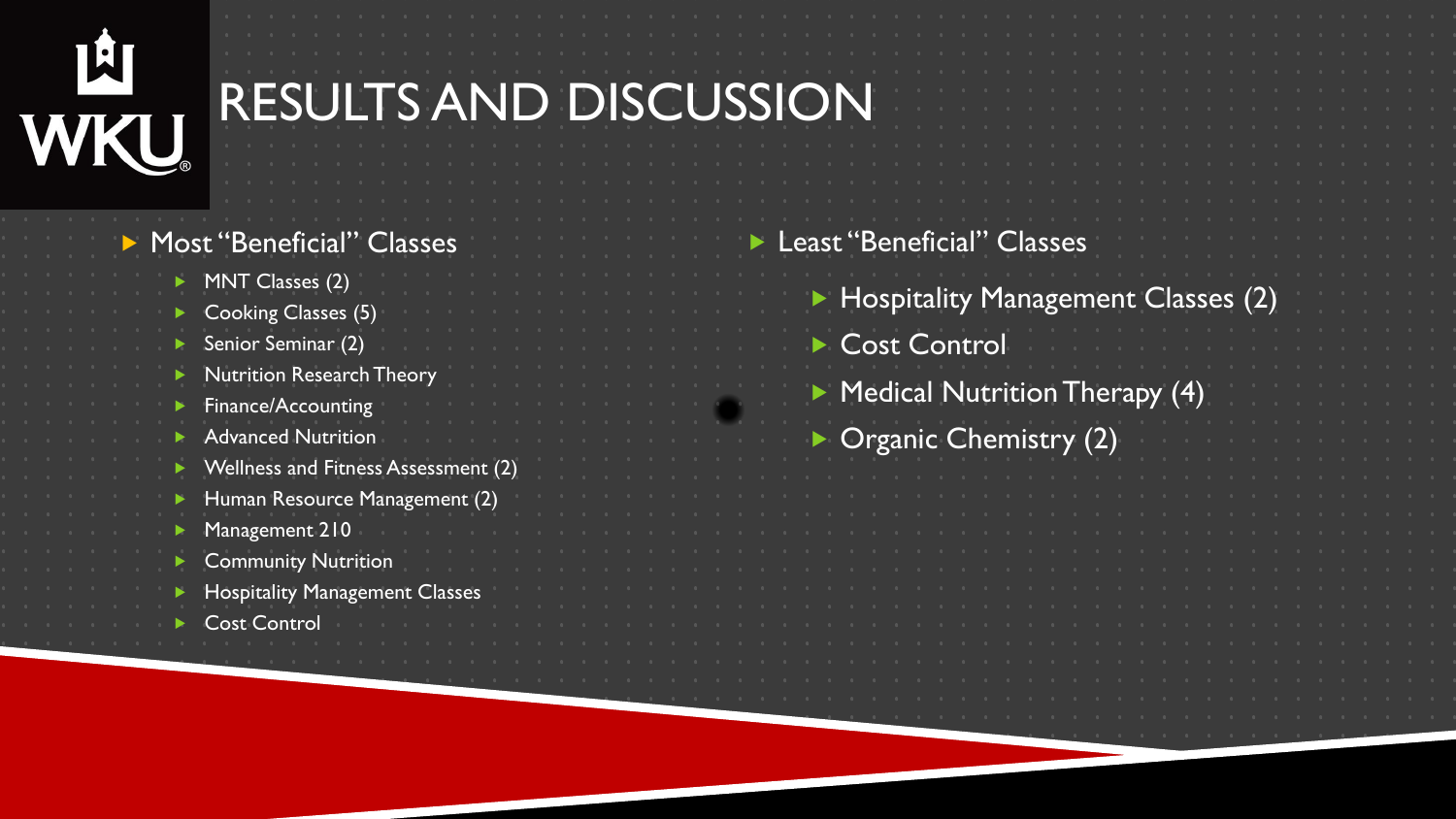| <b>IÈI<br/>NKU</b> | RESULTS AND DISCUSSION                                                                                                                                                                                   |
|--------------------|----------------------------------------------------------------------------------------------------------------------------------------------------------------------------------------------------------|
|                    | Perceived Benefits of the FNW degree                                                                                                                                                                     |
|                    | Provided a 4 year college degree                                                                                                                                                                         |
|                    | Provided a degree that paired well with medical device sales and pharmaceutical                                                                                                                          |
|                    | Ready for entry level foodservice management jobs                                                                                                                                                        |
|                    | Use the nutrition and wellness information everyday in personal lives                                                                                                                                    |
|                    | Good base degree for personal training, physical training                                                                                                                                                |
|                    | Able to provide general nutrition advice (The FNW majors repeatedly stated they knew they were not legally<br>allowed to provide MNT nor did the feel comfortable providing MNT, that was for RDNs only) |
|                    | Provided knowledge needed for school nutrition management/educating the "kids" on nutritional choices.                                                                                                   |
|                    | Provided a good base of management principles.                                                                                                                                                           |
|                    | Provided a "well-rounded" degree.                                                                                                                                                                        |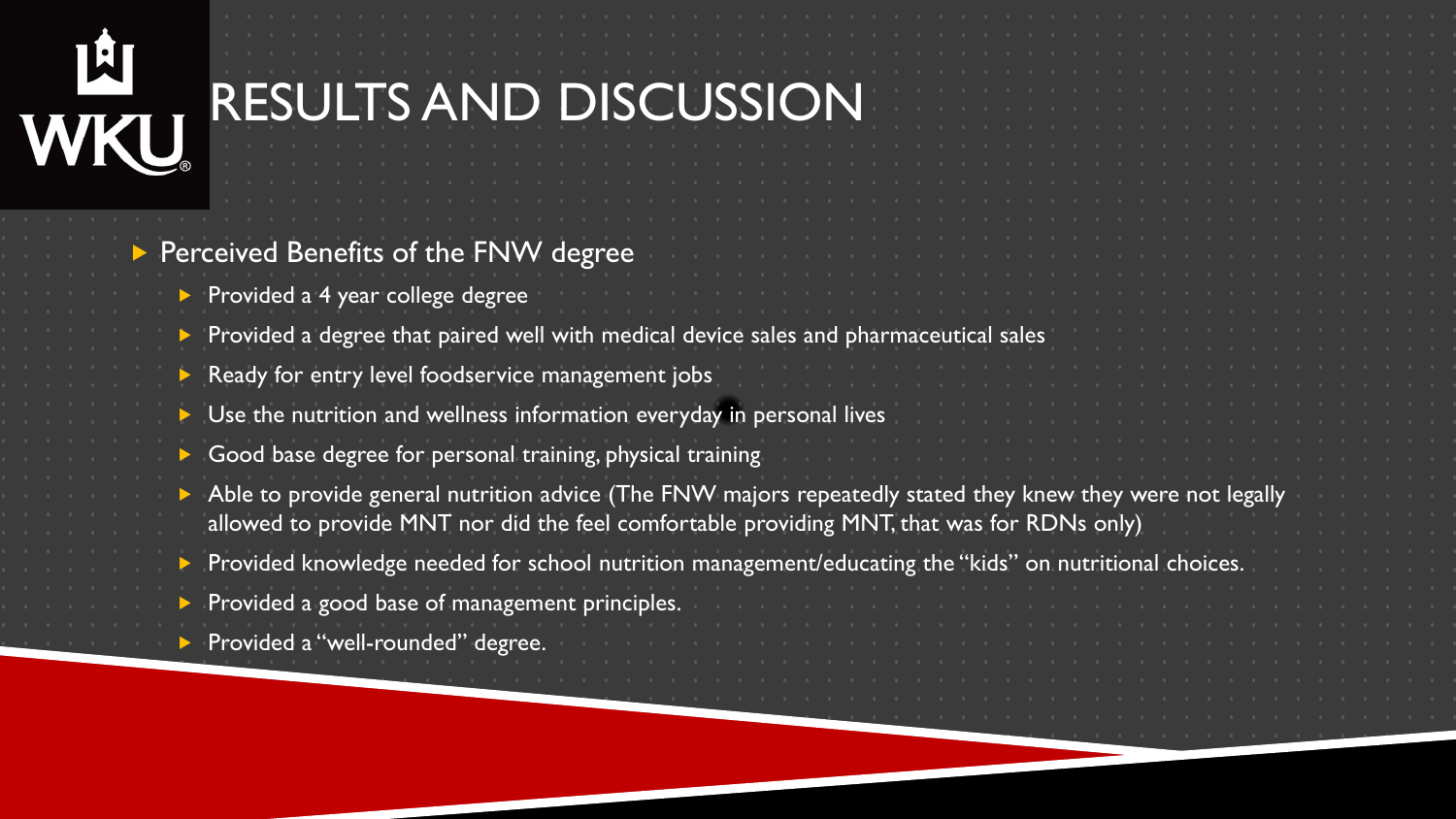# 凹 WKU

### RESULTS AND DISCUSSION

| Recommended changes to the FNW concentration by former graduates.                                                                                                                                                                                  |  |
|----------------------------------------------------------------------------------------------------------------------------------------------------------------------------------------------------------------------------------------------------|--|
| Addition of an internship/practicum to the concentration                                                                                                                                                                                           |  |
| Communicate the different types of career opportunities available to students in the concentration. Have former<br>graduates of the program come and speak. Learn about graduate school and programs that align well with the FNW<br>concentration |  |
| Increase focus or add a class to build customer service skills, interpersonal communication skills, soft skills, employee<br>relations.                                                                                                            |  |
| Participant 4 stated "I think I did pretty well with the management, buthaving people under me, working with themthat was<br>definitely not something that I was used to."                                                                         |  |
| Participant 7 stated "Becoming a people person: just taking my knowledge and trying to transmit it to others."                                                                                                                                     |  |
| Increase focus on nutrition and wellness and/or nutrition for healthy individuals vs. specific diseases<br>Add exercise science classes                                                                                                            |  |
| Recommended the degree would be able to lead to becoming a DTR.                                                                                                                                                                                    |  |
|                                                                                                                                                                                                                                                    |  |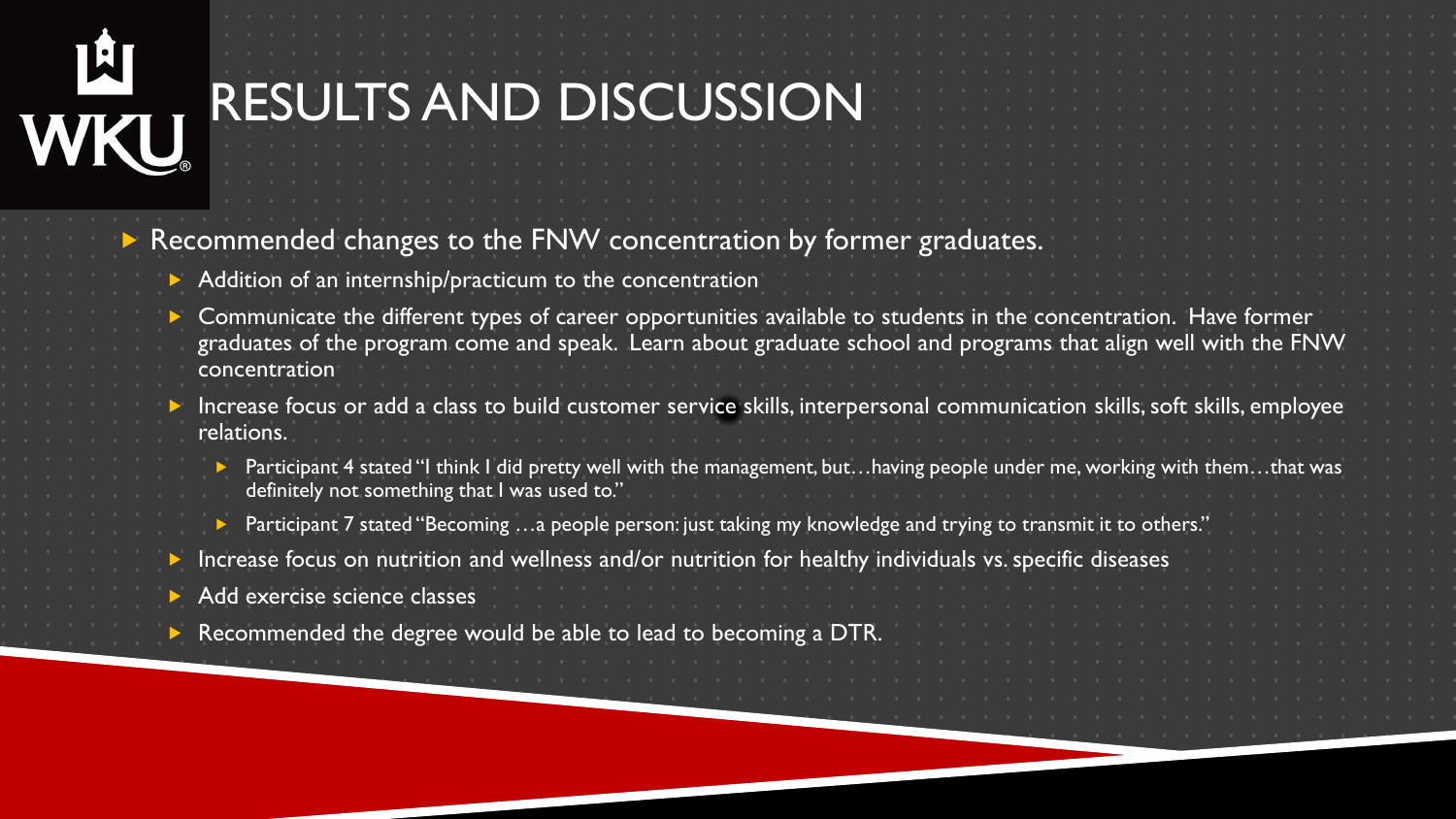| WKL | RESULTS AND DISCUSSION                                                            |
|-----|-----------------------------------------------------------------------------------|
|     | FNW participants evaluation of the degree                                         |
|     | 9 of the 12 participants would choose to major in FNW again                       |
|     | 2 of the 9 participants would add another major (1 business;<br>exercise science) |
|     | 3 of the 12 participants would choose not to major in FNW again                   |
|     | I participant would choose a nursing degree                                       |
|     | I participant would choose a business degree                                      |
|     | I participant would choose a psychology degree                                    |
|     |                                                                                   |
|     |                                                                                   |
|     |                                                                                   |
|     |                                                                                   |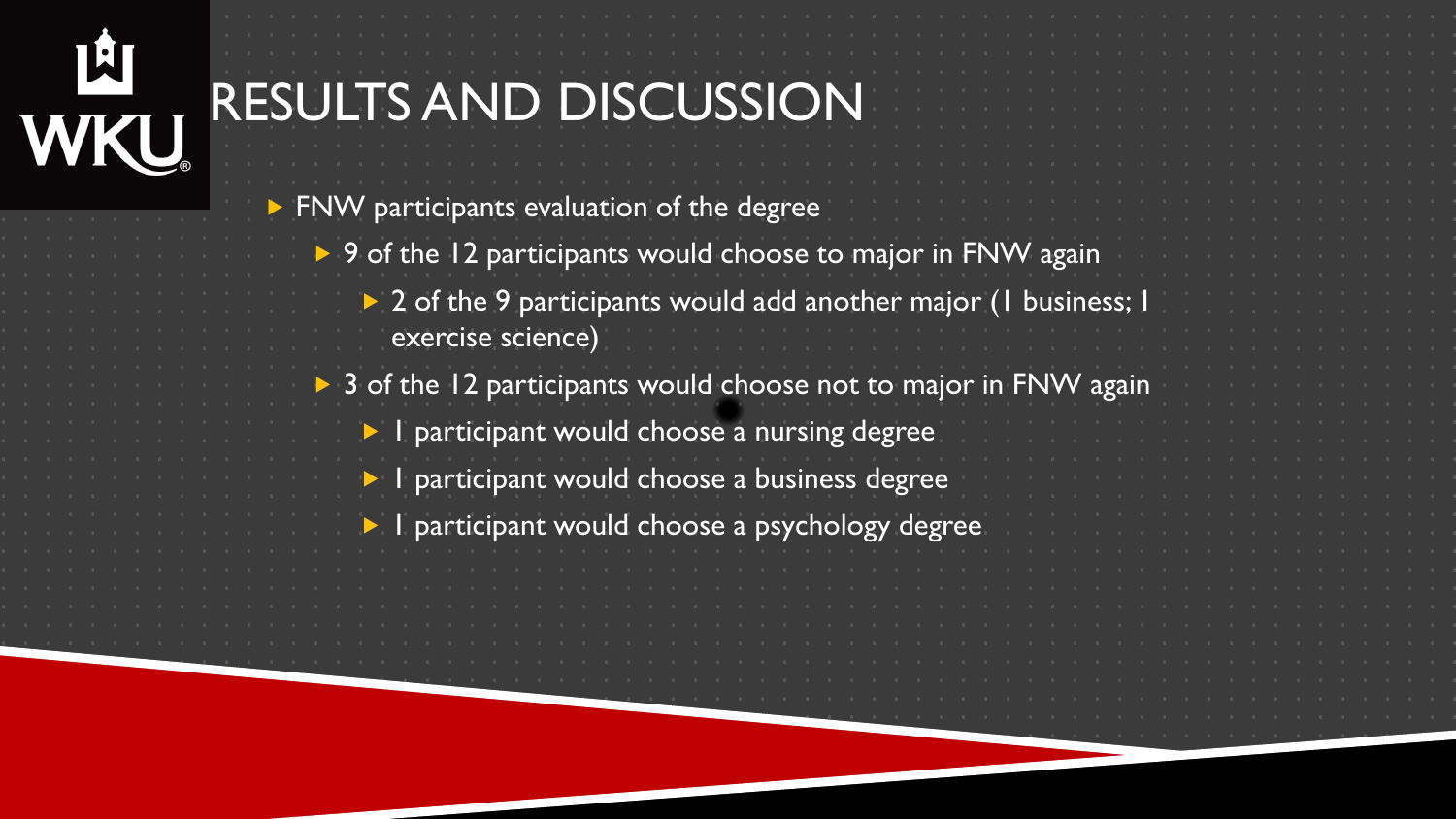# 凹 WKL

### POST INTERVIEW ACTIONS

 $\triangleright$  The degree requirements for the FNW concentration changed the MNT classes to electives.

 Increase electives in exercise science, public health, and sports and recreations to allow students to customize the degree to their interests.

 Changed a 400 level management class to a "Classroom as an Organization" (Putzel, 2007) format, which focuses on communication skills, building trust, giving and receiving constructive criticism, management skills, and what is often referred to as "soft skills".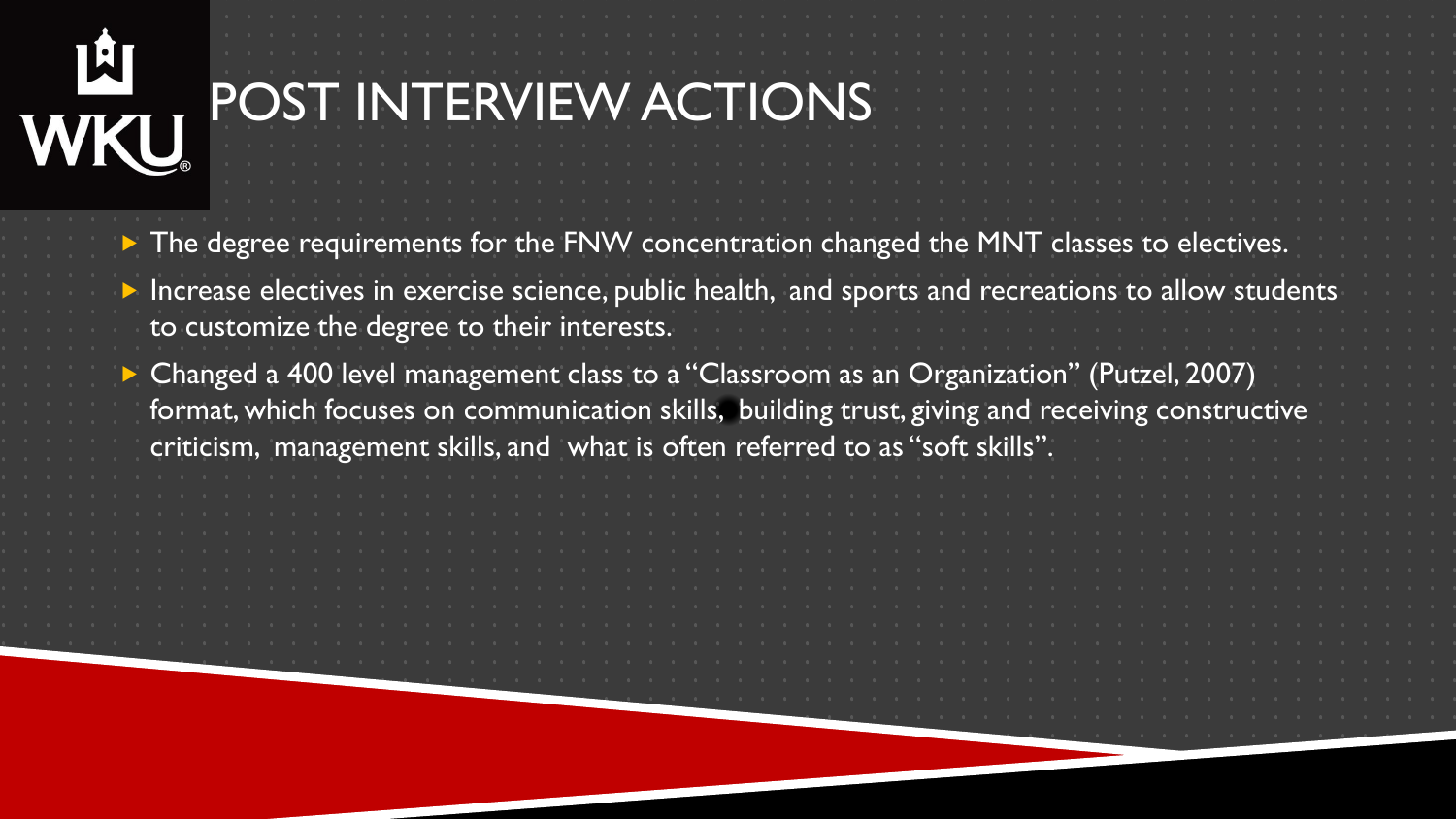# 囟 WKU

### CONCLUSIONS AND PRACTICAL APPLICATIONS

| Dietetics was perceived as a very narrowly focused profession/degree, FNW appealed to  | individuals not interested in clinical dietetics but other areas of nutrition. |  |  |  |  |  |  |  |  |  |  |  |  |  |  |  |  |  |  |  |  |  |  |  |                                                                                                |  |  |
|----------------------------------------------------------------------------------------|--------------------------------------------------------------------------------|--|--|--|--|--|--|--|--|--|--|--|--|--|--|--|--|--|--|--|--|--|--|--|------------------------------------------------------------------------------------------------|--|--|
|                                                                                        | rather than nutrition and health promotion.                                    |  |  |  |  |  |  |  |  |  |  |  |  |  |  |  |  |  |  |  |  |  |  |  | > FNW graduates indicated they felt dietetics focused too much on nutrition and disease states |  |  |
| Academic markers and/or internship requirements were often considered in determining a |                                                                                |  |  |  |  |  |  |  |  |  |  |  |  |  |  |  |  |  |  |  |  |  |  |  |                                                                                                |  |  |
|                                                                                        | students switch from the DPD program to the FNW program.                       |  |  |  |  |  |  |  |  |  |  |  |  |  |  |  |  |  |  |  |  |  |  |  |                                                                                                |  |  |
|                                                                                        |                                                                                |  |  |  |  |  |  |  |  |  |  |  |  |  |  |  |  |  |  |  |  |  |  |  |                                                                                                |  |  |
|                                                                                        |                                                                                |  |  |  |  |  |  |  |  |  |  |  |  |  |  |  |  |  |  |  |  |  |  |  |                                                                                                |  |  |
|                                                                                        |                                                                                |  |  |  |  |  |  |  |  |  |  |  |  |  |  |  |  |  |  |  |  |  |  |  |                                                                                                |  |  |
|                                                                                        |                                                                                |  |  |  |  |  |  |  |  |  |  |  |  |  |  |  |  |  |  |  |  |  |  |  |                                                                                                |  |  |
|                                                                                        |                                                                                |  |  |  |  |  |  |  |  |  |  |  |  |  |  |  |  |  |  |  |  |  |  |  |                                                                                                |  |  |
|                                                                                        |                                                                                |  |  |  |  |  |  |  |  |  |  |  |  |  |  |  |  |  |  |  |  |  |  |  |                                                                                                |  |  |
|                                                                                        |                                                                                |  |  |  |  |  |  |  |  |  |  |  |  |  |  |  |  |  |  |  |  |  |  |  |                                                                                                |  |  |
|                                                                                        |                                                                                |  |  |  |  |  |  |  |  |  |  |  |  |  |  |  |  |  |  |  |  |  |  |  |                                                                                                |  |  |
|                                                                                        |                                                                                |  |  |  |  |  |  |  |  |  |  |  |  |  |  |  |  |  |  |  |  |  |  |  |                                                                                                |  |  |
|                                                                                        |                                                                                |  |  |  |  |  |  |  |  |  |  |  |  |  |  |  |  |  |  |  |  |  |  |  |                                                                                                |  |  |
|                                                                                        |                                                                                |  |  |  |  |  |  |  |  |  |  |  |  |  |  |  |  |  |  |  |  |  |  |  |                                                                                                |  |  |
|                                                                                        |                                                                                |  |  |  |  |  |  |  |  |  |  |  |  |  |  |  |  |  |  |  |  |  |  |  |                                                                                                |  |  |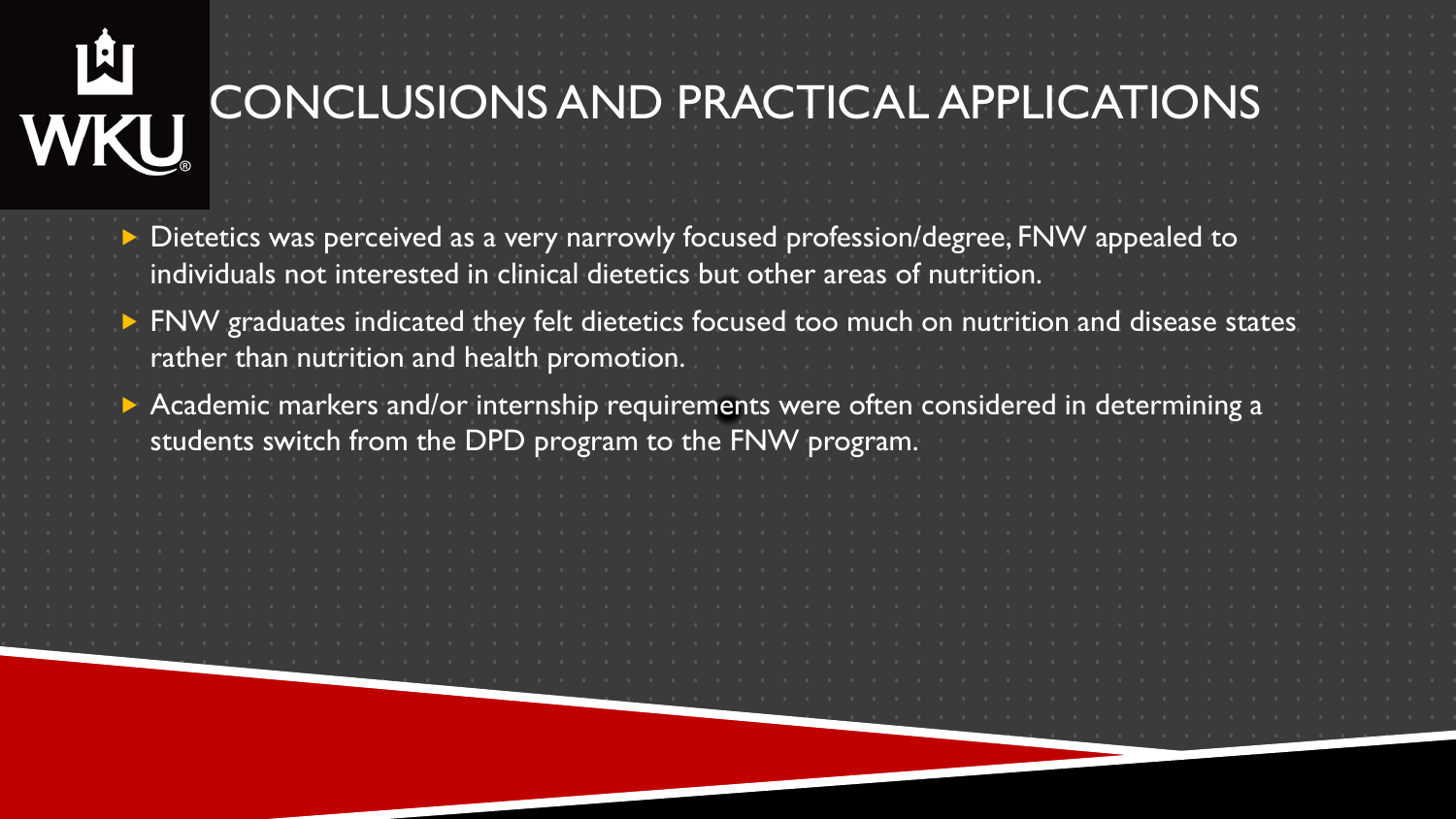# 凹 WKU

### QUESTIONS WKU FACULTY STARTED TO DISCUSS

| How do we communicate the field of dietetics to include all the different roles that dietitians fill?                                                                |
|----------------------------------------------------------------------------------------------------------------------------------------------------------------------|
| How do we recruit students interested in the business of foodservice and nutrition?                                                                                  |
| How to we communicate to students the role dietitians play in nutrition in healthy individuals as<br>well as individuals suffering from nutrition related illnesses? |
| How is the focus on academic markers impacting the diversity of DPD program graduates?                                                                               |
| How much should academic performance impact the selection process of dietetic interns?                                                                               |
| Is the "innovative climate low" because the pressures of competing for dietetic internships results<br>in risk adverse applicants.                                   |
| Because of the shortage of intern spots compared to applicants are we decreasing the diversity of<br>dietetic interns?                                               |